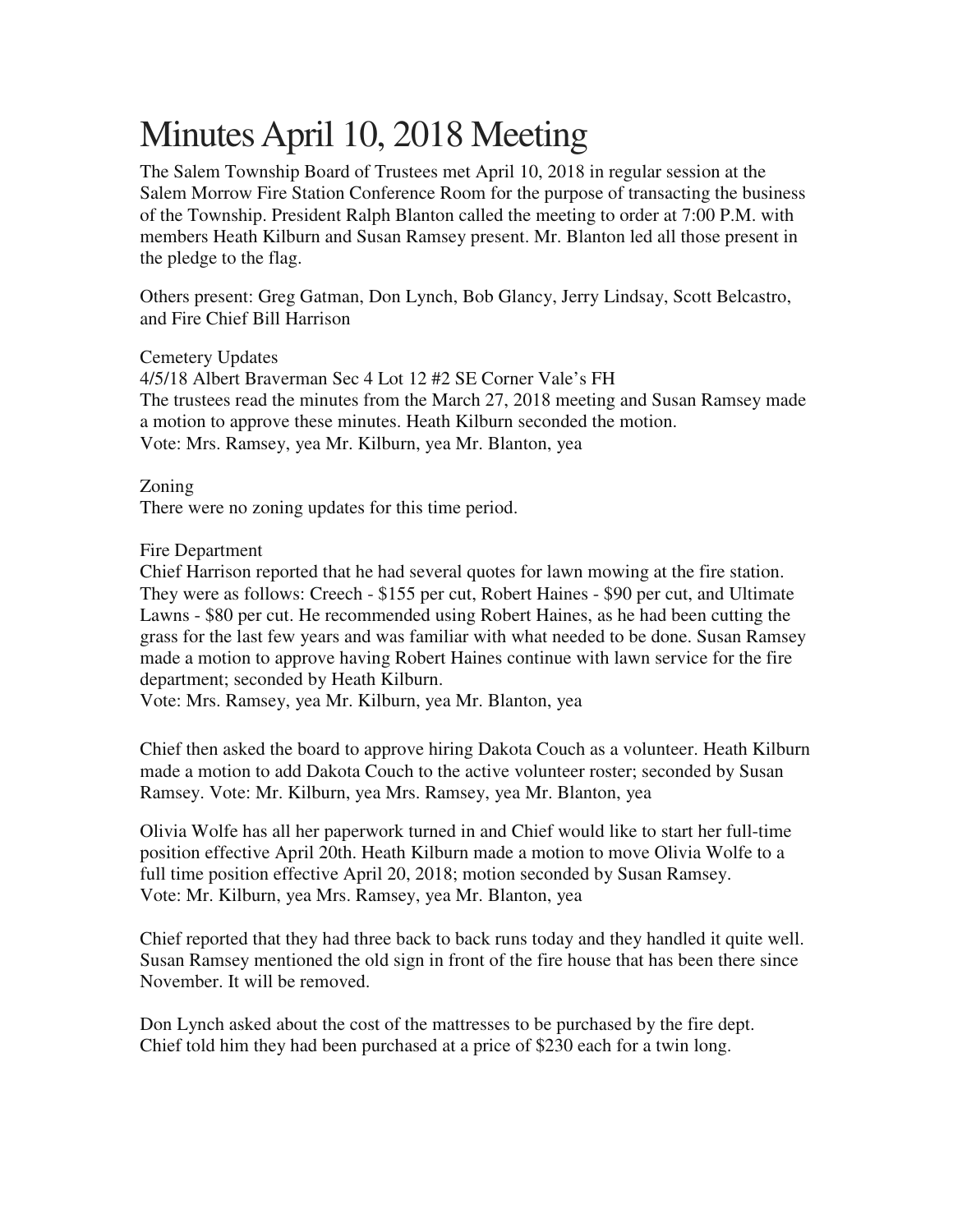Greg Gatman asked about the township signs and mentioned the roadway breaking away due to the recent water main breaks.

Don Lynch brought up the website. He was told that the trustees had a conference call regarding the change and that all the old data will be transferred to the new site. It should be up by mid-June.

Mike Yetter is interested in the Salem Township zoning position, but it has to be cleared by the Warren County Prosecutor since he is employed by Warren County Zoning. Heath Kilburn reported that gravel is needed on Halls Creek Road going down the hill on the right. He also stated the crew needed to be reminded that if they saw a problem (i.e. a sign down) they should take care of it then.

Ralph Blanton reported that Jeff Jones from the county had gone out to look at some of the roads and found one spot that needs work, but it would be too costly to work on only such a small area. He suggested waiting until next year, when maybe more work would be needed. They plan to try to chip seal again next year. The quality of the stone has not been good, causing the repairs to break up. He told Ralph that an estimated cost of paving Shawhan would be around \$66,000.

Ralph Blanton reported the first cemetery mowing was done yesterday and looks good.

It was brought up that the handles of the lowering device for the cemetery are not working properly. The matter was looked into and it was found out that the funeral homes can contract with the vault companies to furnish this equipment for burials. The township would not be charged for this service. A discussion followed to determine if it would be wiser to let the vault company take care of this rather than purchase the new equipment needed. Heath Kilburn made a motion to notify the funeral homes that Salem Township would no longer supply the service of lowering the caskets and ask that the vault companies would handle this step in the burials. The funeral home would then charge for the service. Susan Ramsey seconded the motion.

Vote: Mr. Kilburn, yea Mrs. Ramsey, yea Mr. Blanton, yea

Scott Belcastro from Trebel Inc. was present to have the Board of Trustees decide which electric supplier they wanted to choose for the electric aggregation program. After discussing pricing options, Heath Kilburn made a motion to choose Constellation as the electric supplier; and appoint Ralph Blanton to be the designated signer for any contracts or other paperwork that needs to be signed. Motion seconded by Susan Ramsey. Vote: Mr. Kilburn, yea Mrs. Ramsey, yea Mr. Blanton, yea

Fiscal Business

The Fiscal Officer had prepared checks #19420-19466, 92719-92724 which totaled \$58,313.89.

The board examined the bills that were ready for payment and Susan Ramsey made a motion to pay the bills as presented. Heath Kilburn seconded the motion. Vote: Mrs. Ramsey, yea Mr. Kilburn, yea Mr. Blanton, yea